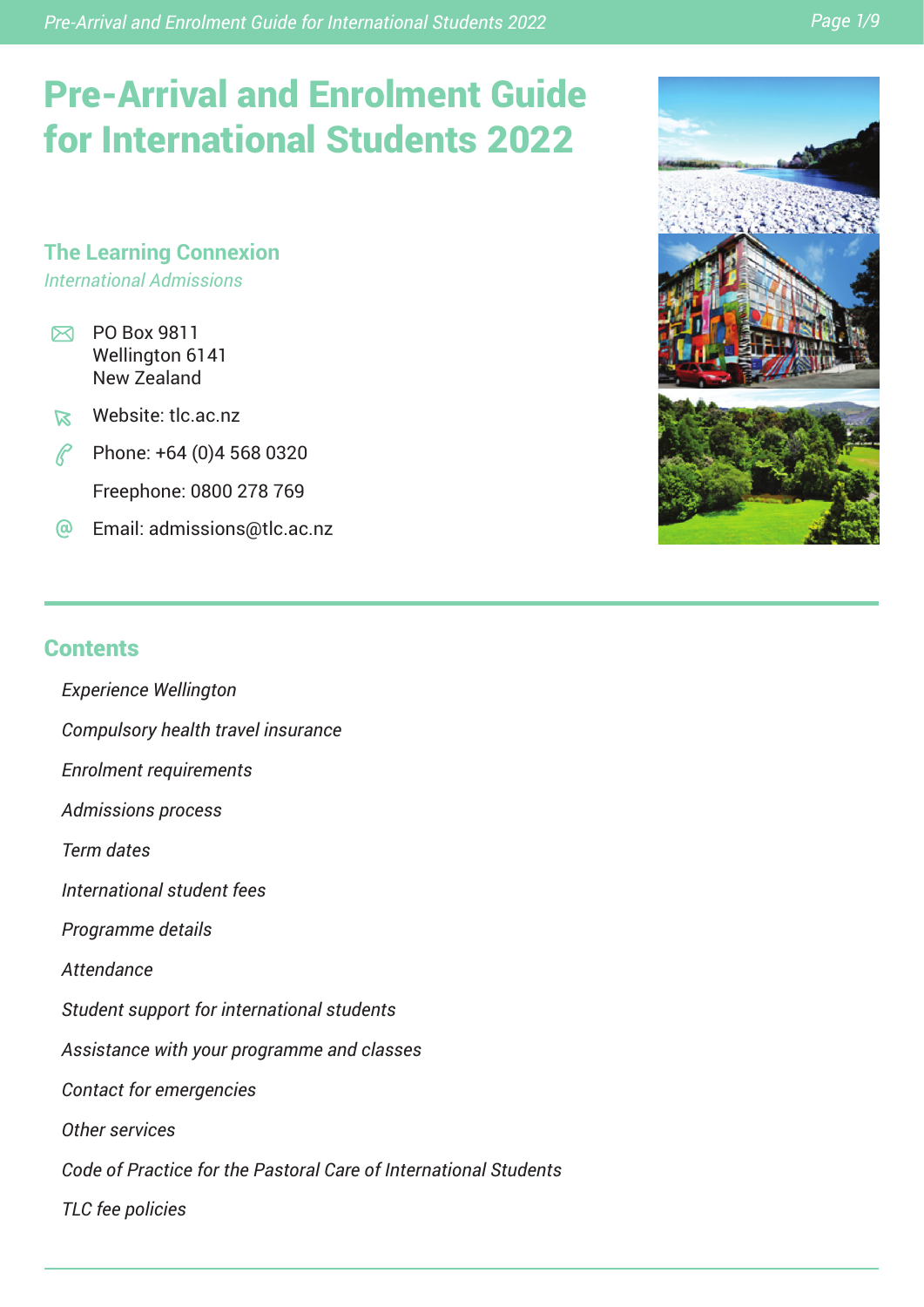# Understanding New Zealand

We encourage you to use the first few months of living in Wellington, New Zealand to start familiarising yourself with your new surroundings. Try different foods, explore and find out what's happening in the area.

Wellington is the capital city of New Zealand. Wellington is an experience that will reveal the creative, political and cultural nature of New Zealand, but still provide blockbuster scenery. Wellington is quite a compact city sandwiched between the edge of the water and the hills that surround the area. Exploring Wellington is easiest by walking and many of the attractions of Wellington are handy including Te Papa, the national museum. The city has a huge range of cafes, theatres, art galleries, attractions and a busy nightlife. The population of Wellington city is approximately 429,700 as of June 2020.

Wellington's cultural vibrance and diversity is wellknown across the world. It is New Zealand's 2nd most ethnically diverse city, bested only by Auckland, and boasts a "melting pot" culture of significant minorities such as Malaysian, Italian, Dutch, Korean, Chinese, Greek, Indian, Samoan and indigenous Taranaki Whānui communities as a result.

The city is known for its coffee scene, with nowglobally common foods and drinks such as the flat white perfected here. Coffee culture in Wellington is vastly overrepresented- the city has more cafés per capita than New York City in the United States- and was pioneered by Italian and Greek immigrants to areas such as Mount Victoria, Island Bay and Miramar.

It has a strong art scene, with hundreds of art galleries. Most of these are small and independent, but the four major ones are New Zealand's national museum Te Papa Tongarewa, City Gallery Wellington, Pātaka and the Dowse.

A useful website that lists what's happening in Wellington for the year is:

#### **www.eventfinda.co.nz**

For information about New Zealand as a tourism destination, visit

**www.newzealand.com/int**

**Climate** The Wellington region offers a mild, temperate marine climate, with plenty of wind. The Wellington region is well known for being windy. The Cook Strait has a wind-funnelling effect, which leads to a high frequency of strong winds around the southern coast, and the rugged landscape results in local variations in wind direction and strength.

The best weather in Wellington is during October to April, when average temperatures are between 17°C and 21°C. Winter in Wellington is quite short and never extreme, with the occasional frosts.

The temperature in Wellington will rarely rise above 25°C (77°F), or drop below 6°C (43°F). Wellington is, however, known for its southerly winds in winter, which makes the temperature feel much colder. Frosts are commonly experienced in the hill suburbs and the Hutt Valley during winter, while snow is very rare.

Average High Temperature Ranges:

- Summer (Dec Feb): Daytime 19°C 21°C
- Autumn (Mar May): Daytime  $14^{\circ}$ C 19 $^{\circ}$ C
- Winter (Jun Aug): Daytime  $6^{\circ}$ C 12 $^{\circ}$ C
- Spring (Sep Nov): Daytime 14°C– 17°C

On average, Wellington has 2025 hours (169 days) of sunshine per year. The average annual rainfall for Wellington is 1249 mm, with June and July being the wettest months.

Clothing Make sure you have some warm clothes such as sweaters, jackets, sweatshirts, trousers (jeans), socks, scarves and gloves for the cooler months. In the summer months (December - February), most students wear t-shirts, skirts, shorts, jeans or light cotton clothing. Although New Zealand students dress quite casually (informally), we suggest that you bring at least one formal outfit for any special occasions.

**Telling the time** New Zealand is one of the first places in the world to see the new day as it is 12 hours ahead of GMT (Greenwich Mean Time). In summer, New Zealand uses 'Daylight Saving', with clocks put forward one hour to GMT+13. Daylight Savings begins on the last Sunday in September and ends on the first Sunday of the following April, when clocks are put back to GMT+12.

Food Wellington has a variety of places where you can find familiar food. You can easily find food in supermarkets and dairies/corner stores/7-11. The amount you spend on food depends on what you include in your trolley/basket. You will find fresh fruit and vegetables, grains, meat, fish and poultry in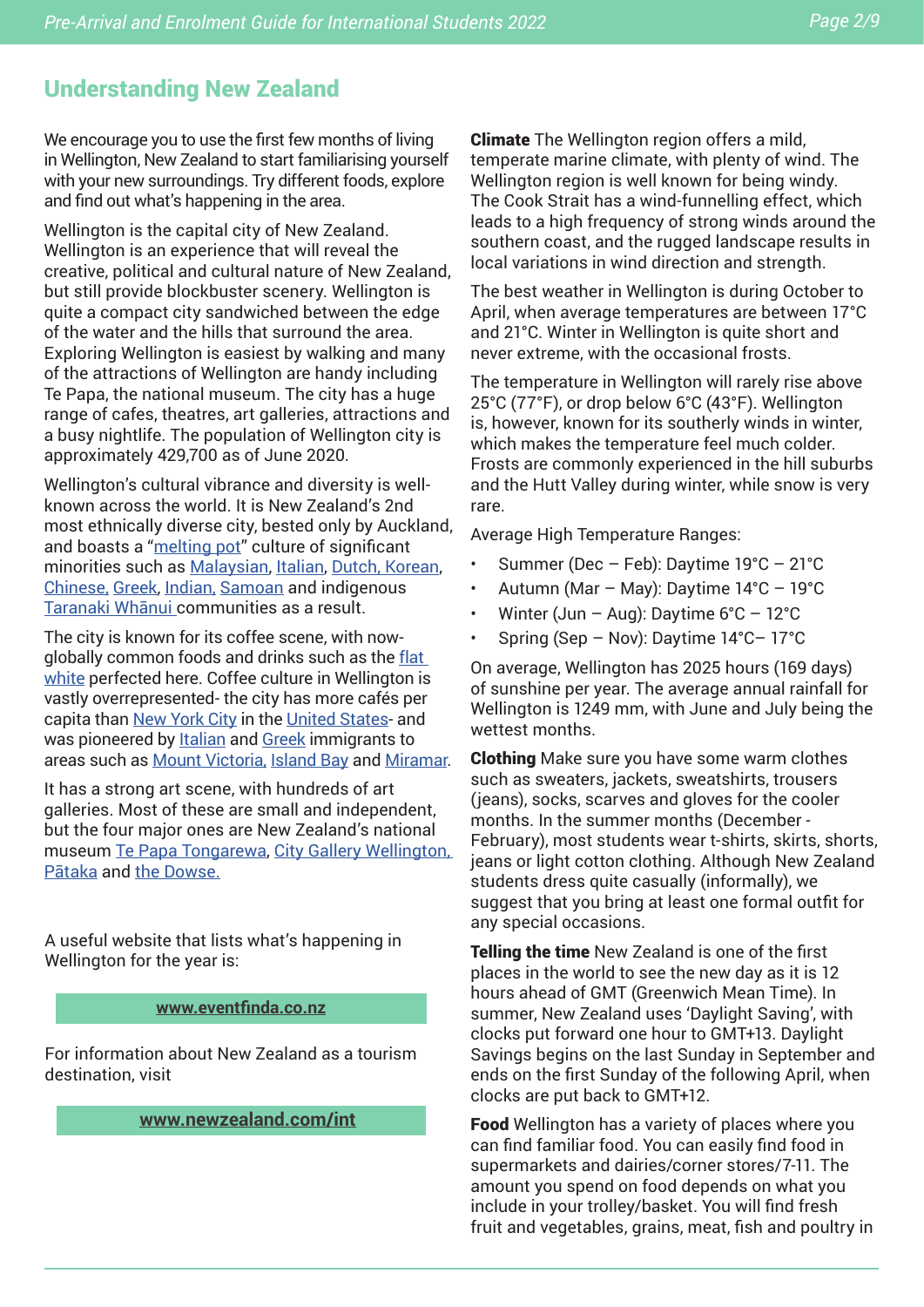supermarkets or even the local markets.

Electricity and accessories Electricity is supplied throughout New Zealand at 230/240 volts, 50 hertz. Power outlets only accept flat three or flat two-pin plugs, depending on whether an earth connection is fitted. Small appliances are not expensive in New Zealand (e.g. hair dryers, clock-radios etc) so we recommend you buy them when you arrive.

Religion Wellington has churches, temples, mosques, synagogues and centres of worship for most religions. New Zealand observes most Christian holidays, but there are celebrations for other religious holidays held within the community too.

Holidays We recommend you don't plan to travel home during the academic year (unless absolutely necessary). When you book your return flight, make sure it is after the end of your programme. TLC is mostly closed on Saturdays and Sundays during mid-term breaks, and is closed on all public holidays, including a three week period around Christmas. However, during term time, it is open most weekends for weekend classes.

Sporting and recreational facilities Rugby is very popular in New Zealand, but many other sports have a large following, such as cricket, soccer, rowing, netball and basketball. Sports and being active in the outdoors is an important part of life in New Zealand. The wide open spaces and national parks have influenced New Zealanders' love of outdoor activities. Tramping (hiking) camping and skiing are all popular activities. There are hundreds of beaches, ideal for swimming and diving.

Social and cultural activities New Zealanders come from many ethnic backgrounds including Māori, European, Asian and Pacific Islands. Various social and cultural events are celebrated throughout the year. These events include concerts, operas, art exhibitions, food and wine festivals, Asian festivals, Māori cultural gatherings and many others. Visit https://www.eventfinda.co.nz/whatson/events/ wellington for information on local events.

New Zealand law and You Whilst you are living in New Zealand, you must observe New Zealand law. If you break New Zealand law, there may be serious consequences for you, such as having a conviction, being sentenced to prison, or having your student visa revoked and being sent back to your home country. At your orientation programme we will tell you about some of the laws in New Zealand. If you find yourself in trouble while you are here, services can be provided to you and information is readily available through International Services. The New Zealand Police are very honest, friendly and will endeavour to help you.

Road Rules In New Zealand we drive on the left-hand side of the road. For all information regarding the NZ Road Code, please visit nzta.govt.nz/resources/ roadcode

**Driving in New Zealand** You can legally drive in New Zealand for up to 12 months if you have either a current driver's licence from your home country or an International Driving Permit (IDP). After 12 months you are required to convert to a New Zealand licence. Make sure your driver's licence is current. If your licence is not in English, you must bring an English translation with you or obtain an IDP. A translation of your overseas licence or permit can be issued by: • the New Zealand Translation Service, or • a diplomatic representative at a high commission, embassy or consulate, or the authority that issued your overseas licence (an International Driving Permit may be acceptable as a translation). The common legal age to rent a car in New Zealand is 21 years.

Currency New Zealand's unit of currency is the New Zealand dollar (NZD). Coins have values of 10, 20 and 50 cents and \$1 and \$2. Notes have values of \$5, \$10, \$20, \$50 and \$100. There is no restriction on the amount of foreign currency that can be brought in or taken out of New Zealand, however every person who carries more than NZ\$10,000 in cash in to, or out of New Zealand is required to complete a Border Cash Report. Foreign currency can easily be exchanged at banks, New Zealand Post shops, some hotels and bureau de change kiosks, which are found at international airports and most city centres. All major credit cards can be used in New Zealand. Travellers cheques are accepted at hotels, banks and some stores. We recommend that you carry small amounts of cash and use bank cards for your transactions.

Opening a bank account Every bank offers a range of accounts – from high transaction to savings accounts - but they may have special conditions for international students. Some banks have multilingual staff to help you. Once you have decided which bank would be your best option, opening an account is a simple process. You will need to fill out some paperwork, and the bank will ask you to provide proof of a permanent address. Usually photographic identification such as a passport or a driver's licence will also be required. Most banks will have an account operating for new customers within two days.

**Tax** The Inland Revenue Department (IRD) is employed by the New Zealand Government to collect taxes. You may incur tax if you hold a New Zealand bank account which earns interest or if you work in New Zealand. You will need to apply for an IRD tax number so that you are taxed at the correct rates. You can download an application form for an IRD tax number from ird.govt.nz or freephone 0800 227 774.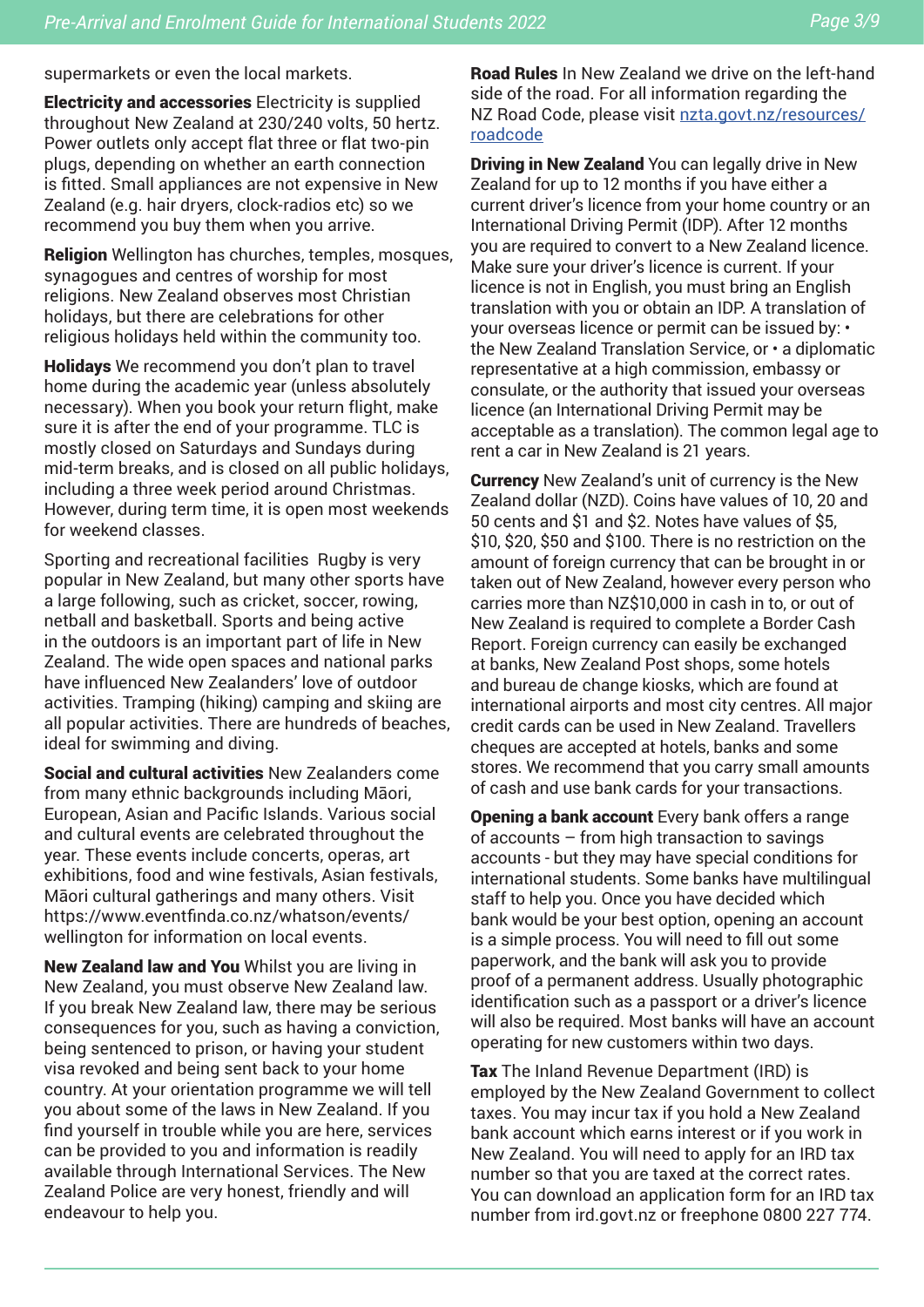# Compulsory Health and Travel Insurance

To complete your enrolment at The Learning Connexion, international students are required to have appropriate medical and travel insurance for the duration of their stay in New Zealand. These insurance policies must comply with the New Zealand Government Code of Practice for Pastoral Care of International Students which is part of Immigration New Zealand requirements. We are responsible for ensuring all international students

have insurance at the time of enrolment. We have found that many insurance policies do not meet the Code of Practice criteria for insurance.

We highly recommend that you also purchase medical and travel insurance for your family if they travel to New Zealand with you. If you have children who are studying in New Zealand schools, it will be compulsory for them to have insurance cover.

#### The following are some suggested insurers:

#### **Insurer policy name**

UniCare NZ Student Plan Orbit Protect Prime Southern Cross International Student Insurance ANSA Insurance ANSA Student Insurance Europaeiske Rejseforsikring Swedish State Government Insurance (Student UT) Studentcare Plus

Overseas Traveller's Insurance **Giensidige** 

Gouda University of Manchester University of Leeds

# **Insurer**

Chartis Insurance New Zealand Ltd Lumley General Insurance (NZ) Ltd Southern Cross Travel Insurance (NZ) NEMI Forsikring ASA/Gouda Travel Insurance AIG (Norway) IFP & C Insurance Limited Kammarkollegiet / IFP & C Insurance InterGlobal Insurance Company Limited Tokio Marine & Nichido Fire Insurance Company Limited Gjensidige Nor Forsikring (Norway) Gouda Rejseforsikring (Denmark) Royal Sun & Alliance (UK) Ace European Co Ltd (UK)

#### At least two weeks before classes start we will need from you:

• Certificate of Insurance, the policy wording must be in English issued by the insurer, with the policy name and number, issued in your name, and include the insurance cover start date and end date

#### Eligibility for health services

Most international students are not entitled to publicly funded health services while in New Zealand. If you receive medical treatment during your visit, you may be liable for the full costs of that treatment. Full details on entitlements to publicly funded health services are available through the Ministry of Health and can be viewed on their website at www.moh.govt.nz

#### Accident insurance

The Accident Compensation Corporation provides accident insurance for all New Zealand citizens, residents and temporary visitors to New Zealand, but you may still be liable for all other medical and related costs. Further information can be viewed on the ACC website at www.acc.co.nz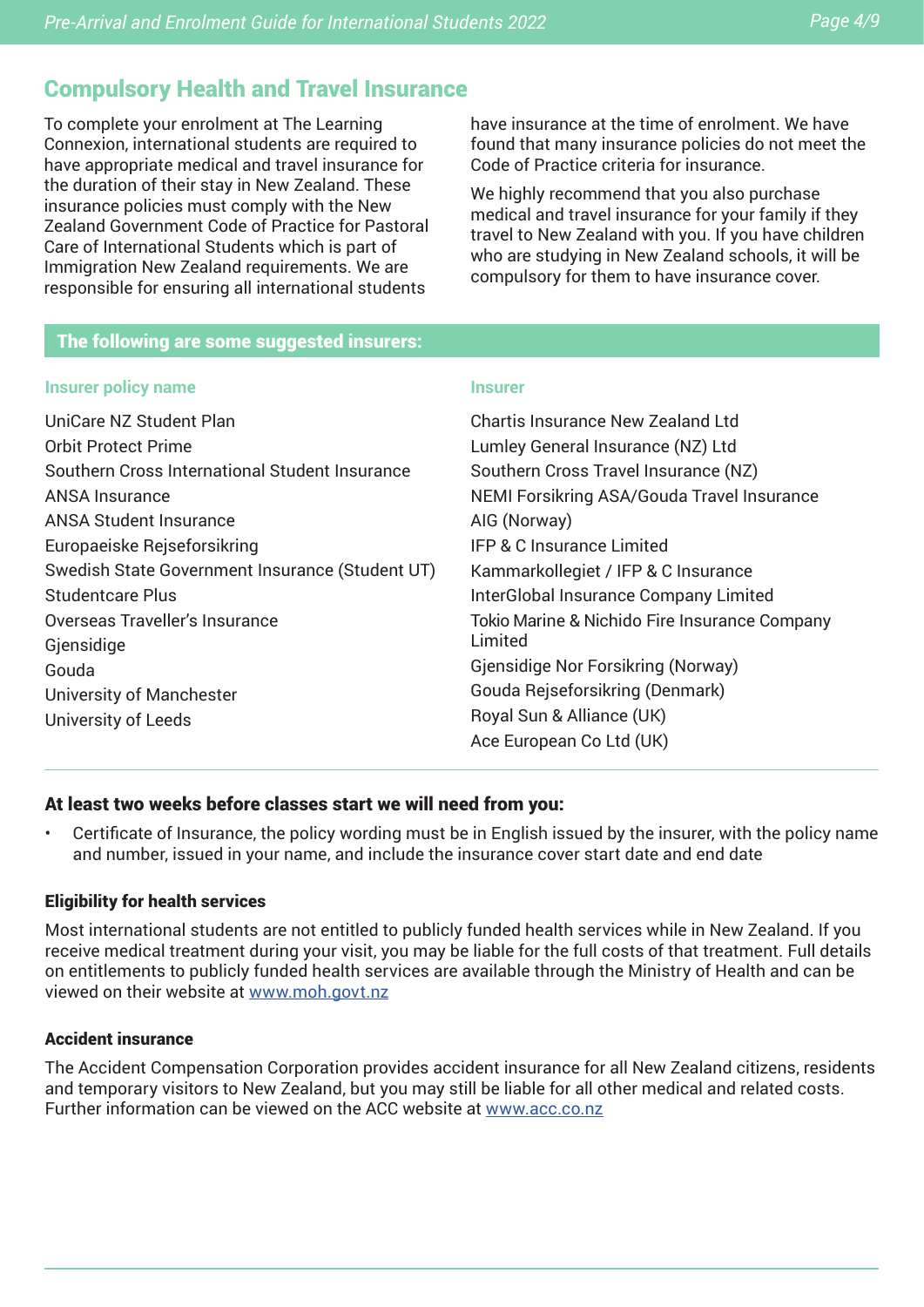# **Requirements**

- You must keep the school informed of any changes in any of your contact details e.g. phone number, email address, postal or physical address and emergency contact details. 1
- 2 You must be 18 years of age or over at the start date of your enrolment.
- You must disclose in full, prior to enrolment and/or during your enrolment, any disability, impairment, 3 long-term injury, or chronic medical condition which may affect your studies to enable us to better assist you to complete your studies.
- $\blacktriangleleft\;$  If you are absent for any classes you must notify the school immediately and provide a reason and or evidence of your absence.
- 5 Your programme may be terminated if you fail to comply with the rules of behaviour (see the Student Agreement) or breaches of the conditions of your visa and student permit.
- If you do not have a successful completion, or fail to attend classes at The Learning Connexion, the school is legally obliged to notify Immigration New Zealand that you are not fulfilling the terms of your visa. 6

# Admissions Process

At all levels, commitment and the ability to maintain studies are key prerequisites for all of our qualifications. Students entering the Certificate programme do not need to have any art experience or prior qualifications. If you wish to start at the New Zealand Diploma level 5 programme or above, we will ask you to submit a portfolio of evidence in order to assess and recognise your prior learning (TLC's RPL process) to arrive at your correct level of entry. Please contact the admissions team to find out more about this.

Complete the enrolment form in English and email to admissions@tlc.ac.nz with proof of your English language competency, passport and visa and your medical and travel insurance certificate.

NB: You will need to bring your original enrolment form, passport, visa and medical insurance to the orientation meeting, which you will be asked to attend prior to your start date (please see below for further details regarding this meeting).

If English is your second language, you are required to submit proof of your command of English. This can be evidenced by way of:

- Achievement of NCEA level 3 and have met New Zealand university entrance requirements; or
- Completion of a bachelor degree, graduate certificate, graduate diploma, bachelor honours degree, postgraduate certificate, postgraduate diploma, masters degree or doctoral degree with English as the language of instruction, from

tertiary education providers from New Zealand, Australia, Canada, the Republic of Ireland, South Africa, the United Kingdom or the United States; or

- Obtaining the Cambridge Certificate in Teaching English to Speakers of Other Languages (CELTA) or the Trinity College London Certificate in Teaching English to Speakers of Other Languages (Cert TESOL); or
- A satisfactory result in an approved English language test, such as:
- International English Language Testing System (IELTS – Academic)
- Test of English as a Foreign Language (TOEFL)
- Cambridge English Test
- Pearson Test of English (Academic) PTE
- New Zealand Certificate in English Language (NZCEL)
- Language Cert
- Occupational English Test (OET)

Additional information on English language requirements can be found on NZQA's website:

https://www.nzqa.govt.nz/providers-partners/qasystem-for-teos/english-international-students/

Once we have received your paperwork, it will be checked by our international student advisor. We will be in contact to confirm that all paperwork has been received and if any is still outstanding. You will be advised if your application has been accepted.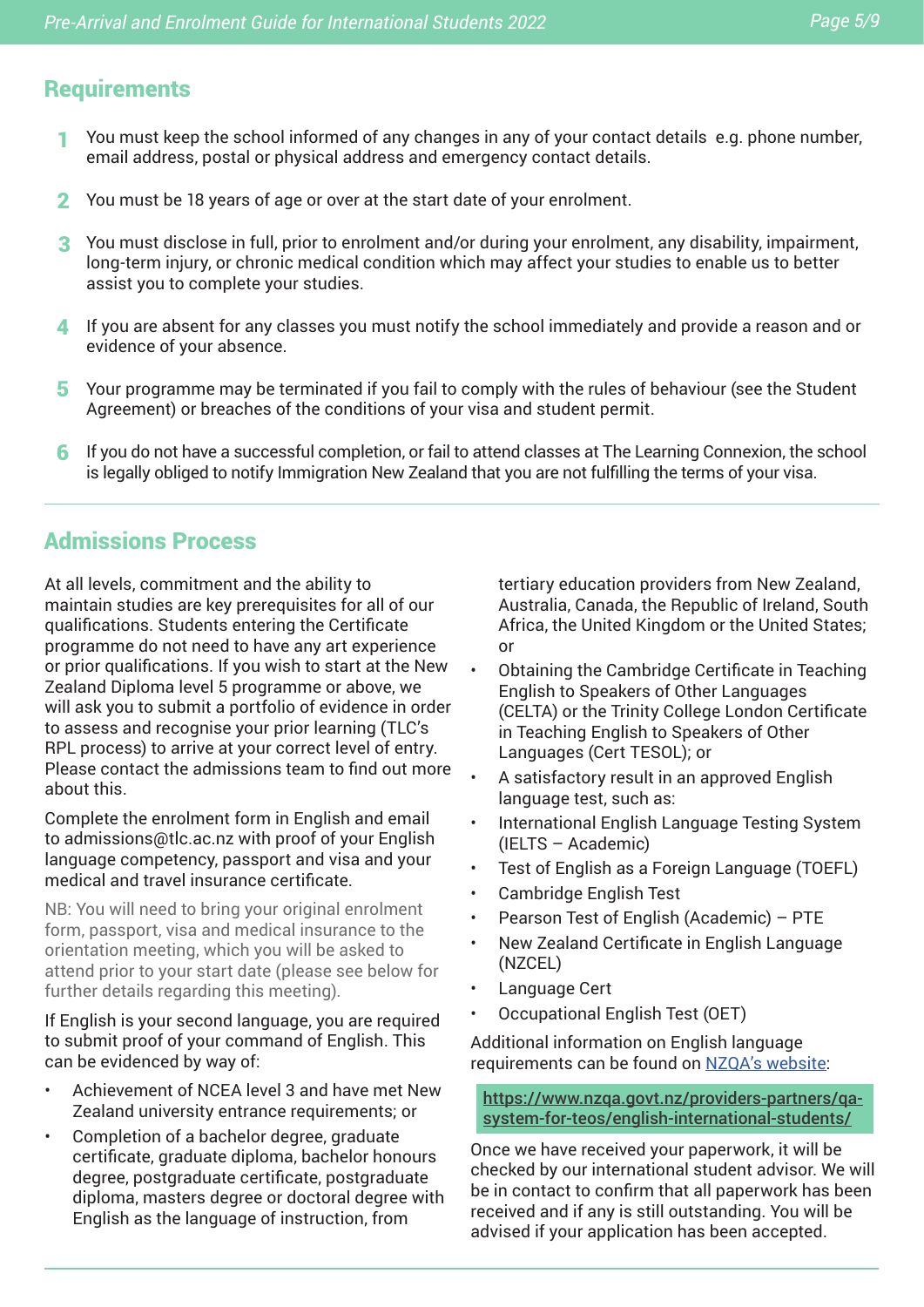#### What happens next

- A letter of placement and information including your start and end dates and an invoice will be sent to you upon acceptance of your application.
- Once TLC has received your payment a receipt will be sent to you.
- You can then apply for a study visa/permit. Please note - you will need the following papers for the study visa/permit application:
	- A letter of placement from the school
	- A receipt as evidence that fees have been paid
	- An address in New Zealand where you will be staying (we can assist you in finding accommodation)
	- Evidence of medical and travel insurance for the duration of your study
	- Evidence of sufficient funds to cover the length of your visit

Once your visa has been approved, please contact the International Student Advisor - Maggie Mundell, ph 0800 278 769, or email m.mundell@tlc.ac.nz - to arrange orientation at our campus in Lower Hutt.

On arrival in New Zealand please contact the international student advisor to advise of your arrival in the country and to confirm your orientation appointment.

Orientation will include a tour of the school and studios, discussion of TLC rules, living in New Zealand, support systems and resources available if applicable. It is important that you bring your original enrolment form, passport, student visa and medical insurance certificate to your orientation meeting for us to copy and hold on file.

NB: The international student advisor will continue to monitor your well-being and study progress during informal meetings throughout your programme.

## Term Dates 2022

Term 1 - 3 January 2022 to 3 April 2022

- Term 2 25 April 2022 to 26 June 2022
- Term 3 18 July 2022 to 18 September 2022
- Term 4 10 October 2022 to 11 December 2022

## International Student Fees

Please refer to the following link for the fees.

https://www.tlc.ac.nz/study-with-us/ways-to-study/international-fees/

N.B. Tuition fees do not include accommodation, living expenses, or other programme related or incidental expenses.

#### *Extra costs*

Art supplies costs are typically between NZ\$10.00 to NZ\$50.00 per week depending on the type and scale of work(s) you choose to make.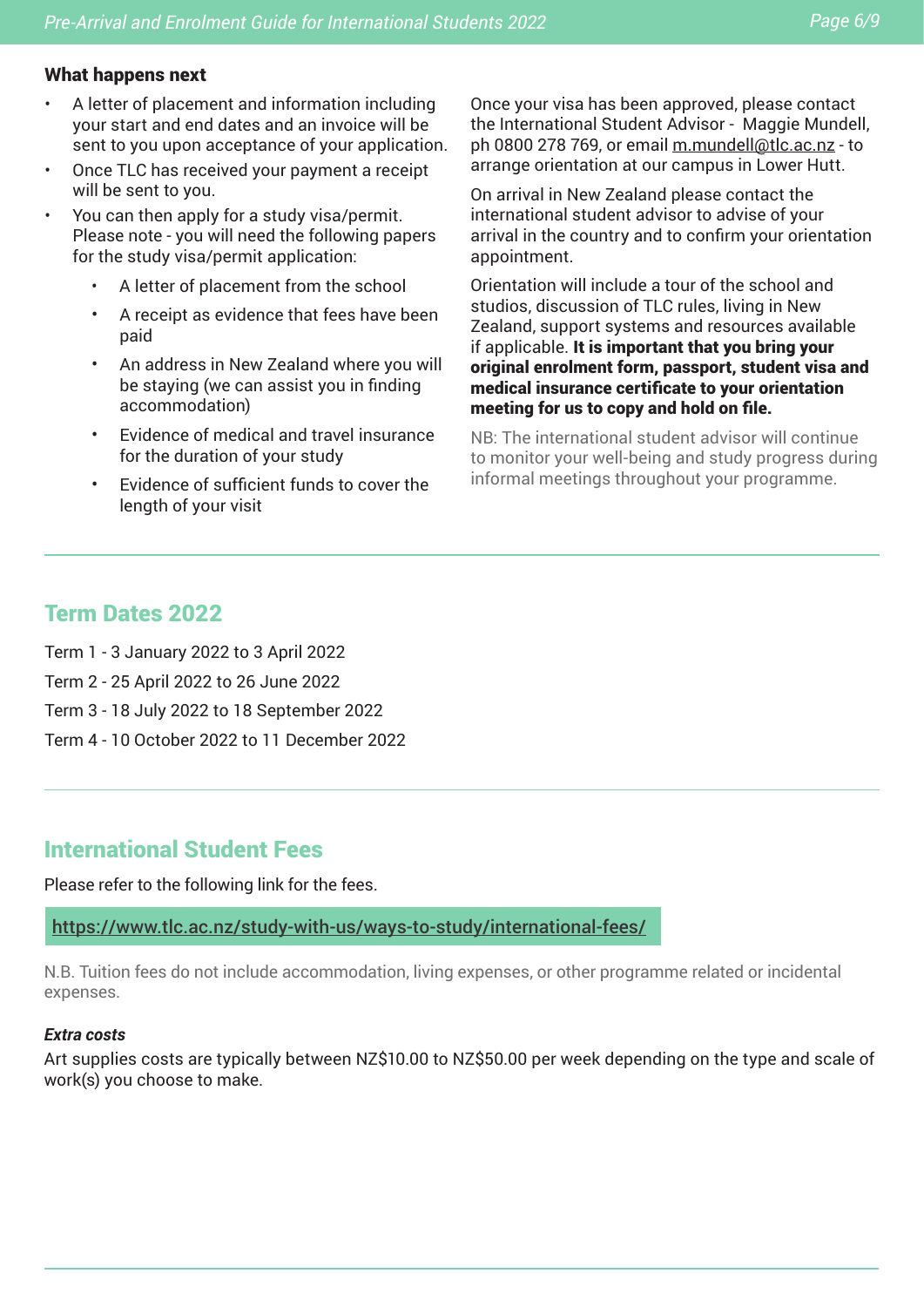# Programme Details

#### New Zealand Certificate in Creativity (NZQA Level 4)

The duration of this programme is 20 weeks of full-time study (35 hours per week) with a three week untutored break between terms. Note: If your enrolment crosses over calendar years there will be a three week untutored break.

For international students, studying part-time outside of New Zealand: 43 weeks total (17.5 hours per week) over 34 weeks and 9 weeks of untutored break between terms. If your enrolment crosses over calendar years there will be a three week untutored break.

#### New Zealand Diploma in Creativity (NZQA Level 5) and New Zealand Diploma in Creativity (NZQA Level 6)

Full time Students: The duration of these programmes is 45 weeks total with 36 weeks of full-time study (34 hours per week) and 9 weeks of untutored break between terms. Note: If your enrolment crosses over calendar years there will be a three week untutored break.

For international students studying part-time outside of New Zealand: The duration of these programmes is 90 weeks total with 72 weeks of part-time study (17 hours per week) and 18 weeks of untutored break between terms. If your enrolment crosses over calendar years there will be a three week untutored break.

#### Diploma of Art and Creativity (Advanced) (NZQA Level 7)

The duration of these programmes is 45 weeks total with 36 weeks of full-time study (34 hours per week) and 9 weeks of untutored break between terms. If your enrolment crosses over calendar years there will be a seven week untutored break.

For international students, studying part-time outside of New Zealand: Two enrolments of 45 weeks total with 36 weeks (15 hours per week) with a total of nine weeks of untutored break between terms per enrolment. Note: If your enrolment crosses over calendar years there will be a seven week untutored break.

# **Attendance**

Class hours are Monday to Friday - 9.30am to 4.30pm with an hour for lunch. TLC opening hours are Monday to Friday - 9.00am to 5.00pm, TLC is also open for some evening classes and seasonal workshops - please talk to programme support if you are interested in attending some of these.

International students must attend Monday-Friday classes on all occasions that the school is open, unless prevented by illness or other urgent cause.

If you are absent for any reason you must phone reception and you will need to provide evidence accounting for your absence to the international student coordinator.

Any student with health or personal problems which affects their attendance/programme requirements should discuss the matter with the international student advisor, or programme support.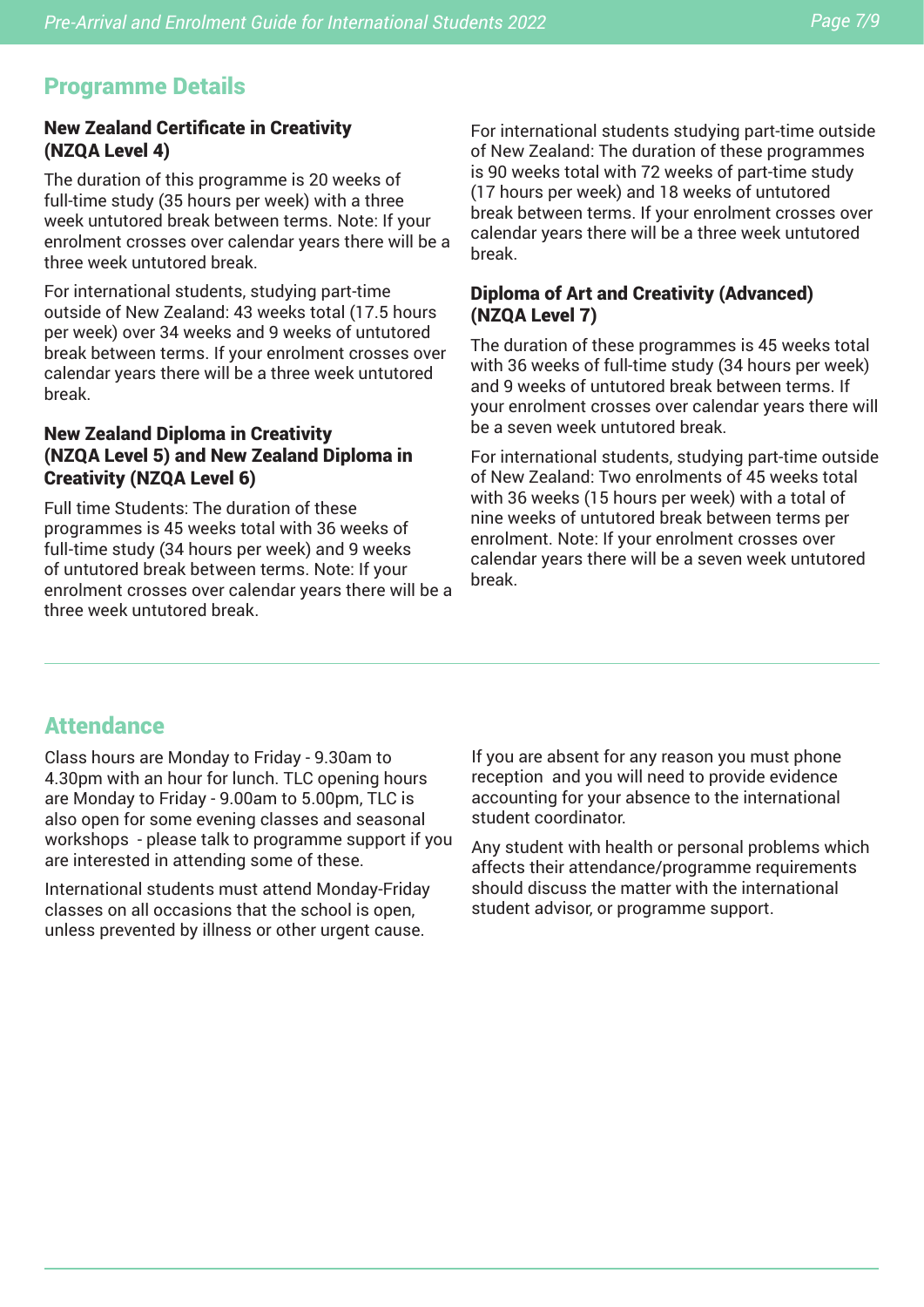If you need information, support or just to talk, please see one of our student service staff in the following areas on site or contact them by phone or email:

#### **International Student Advisor:**

Maggie Mundell Email: m.mundell@tlc.ac.nz

#### **Programme Support:**

Email: ps@tlc.ac.nz

#### **Learning Support:**

Email: learningsupport@tlc.ac.nz

The Learning Connexion has an open door policy; you may meet with any staff member to ask questions, make suggestions and address problems or concerns.

## Contact for Emergencies

Emergency and accident: Phone 111, ask for police, ambulance or fire department, whichever is required.

**If you have an accident or emergency, please contact us as soon as you are able. Please indicate that you are an international student.**

#### Monday – Friday 9am to 4.30

Maggie Mundell 0800 278 769 or mobile 021 029 16119

#### After working hours - Monday to Friday between 4.30pm to 9.00am or Saturday and Sunday:

Maggie Mundell Mobile 021 029 16119

Lisa Carrington Landline 04 526 6577 or mobile 027 489 0566

Jonathan Milne (Managing Director of TLC) Mobile 027 459 1842

## Assistance with your Programme and Classes

If you require any assistance with your schedule of classes, require advice and or information about your programme please either come into the school and see one of our team members or contact them for assistance.

## Other Services:

#### Wellington i-SITE Visitor Centre

www.wellingtonnz.com/discover/plan-trip-towellington/i-site-visitor-centre/ 111 Wakefield Street 6011, Wellington Phone: +64 4 802 4860

#### Citizen's Advice Bureau

Free phone 0800 367 222 www.cab.org.nz/Pages/home.aspx - Provides information on health, welfare, budgeting, legal advice, local information, personal concerns, transport and housing

#### Emergency phone counselling:

#### *National helplines*

Need to talk? Free call or text 1737 any time for support from a trained counsellor

- **•** Lifeline 0800 543 354 or (09) 5222 999 within Auckland
- **•** Suicide Crisis Helpline 0508 828 865 (0508 TAUTOKO)
- **•** Healthline 0800 611 116
- **•** Samaritans 0800 726 666

#### *Depression-specific helplines*

**•** Depression Helpline – 0800 111 757 or free text 4202 (to talk to a trained counsellor about how you are feeling or to ask any questions)